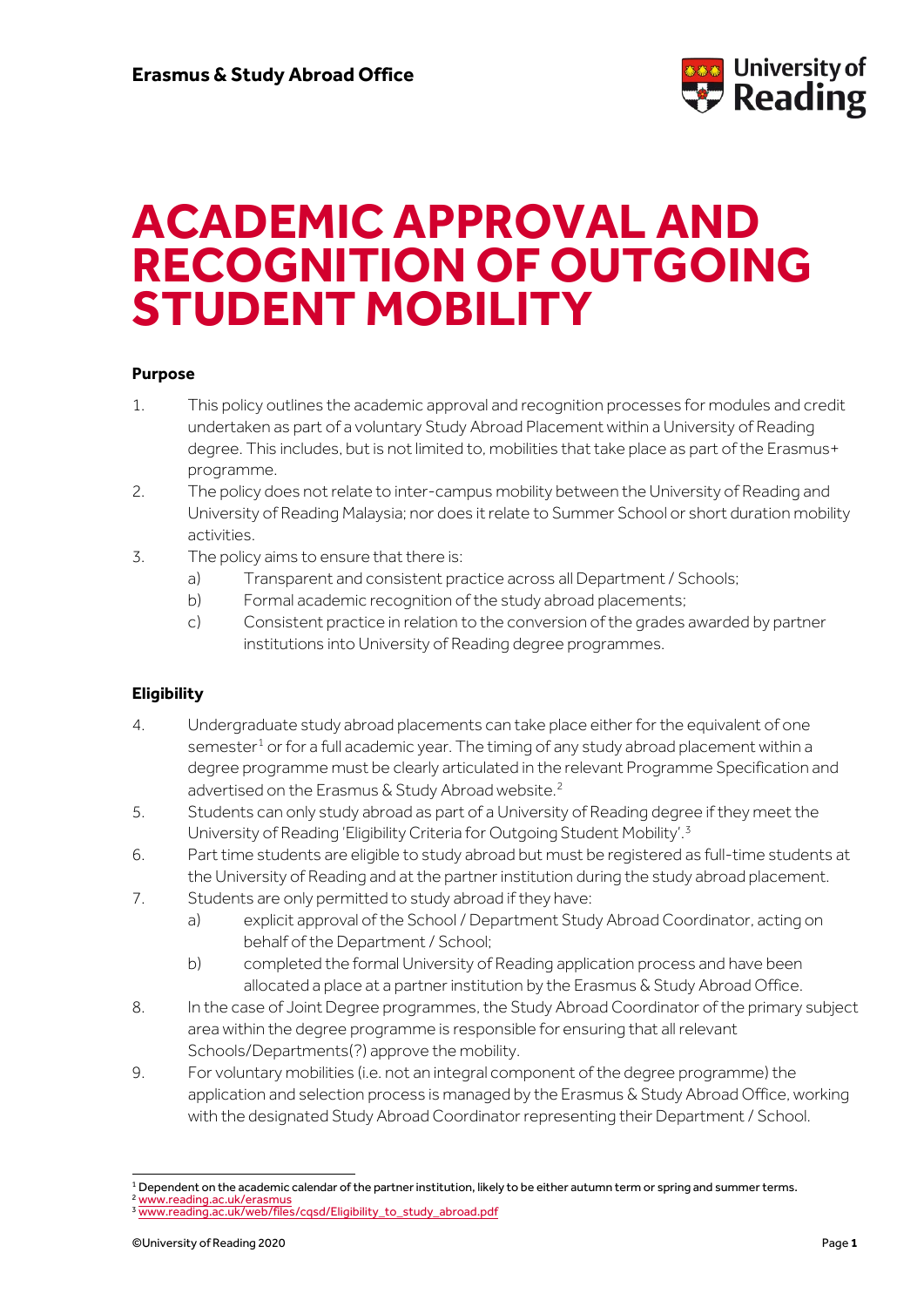10. For degree programmes with an integral mobility period abroad the application and selection process is managed by the School that owns the degree programme(s).

#### **Academic requirements / approval**

- 11. Students must achieve the required 120 credits (60 ECTS) per academic year to progress, including any credit transferred back to the Degree gained at a partner institution.
- 12. Unless stated to the contrary in the relevant Programme Specification, participants are expected to undertake a full workload of study at the host institution for the period that they are abroad. This is normally:
	- a) One term / semester: the equivalent of 60 credits (30 ECTS) at the partner.

b) Full academic year: the equivalent of 120 Credits (60 ECTS) at the partner. Participants should study a sufficient credit at the University of Reading before / after the mobility to ensure that the 120 credits per academic year is achieved.

- 13. Department / Schools should not require students to gain more than a fulltime workload equivalent whilst abroad as partner institutions will not allow this. Information regarding fulltime workload equivalents in each country will be confirmed with Departments / Schools annually by the Erasmus & Study Abroad Office, before students start module registration processes.
- 14. If a School requires a student to gain fewer credits than noted in Point 12, it is the responsibility of the Study Abroad Coordinator to inform the participant in advance of the mobility taking place.
- 15. There should be consistency of practice regarding expected credit accumulation for students within each Department / School whilst abroad, where possible.
- 16. The Department / School must ensure that participants are aware of any implications that study abroad will have on their degree programme, in advance of participation e.g. impact on degree classification, potential change of degree title or duration *etc.*.
- 17. Modules to be studied at the partner must be approved in advance by the Study Abroad Coordinator and documented in a Learning Agreement. The Study Abroad Coordinator is responsible for approving module selections on behalf of the Department / School.
- 18. Modules to be studied at the partner institution should be in an appropriate subject area in order meet the expected learning outcomes of the participant's degree programme. They should be at the appropriate level of difficulty based on the timing of the study abroad placement within the student's degree programme. The Erasmus & Study Abroad Office can provide guidance, if required.
- 19. Changes to the pre-agreed programme of study that might take place when the student is at the partner will need ratification by the Study Abroad Coordinator and must be reflected in an updated Learning Agreement. This should be as soon as the changes take place.
- 20. The Erasmus & Study Abroad Office will provide participants and Study Abroad Coordinators with the relevant *pro forma* and further information regarding the Learning Agreement process.
- 21. The final Learning Agreement should match the Academic Transcript provided by the partner institution.

## **Academic recognition**

- 22. Formal academic recognition of the programme of study and successfully completed modules at the partner by the participant must be provided by the Department / School. It is the responsibility of the Study Abroad Coordinator to ensure that grades and credits achieved whilst abroad are formally recognised within the participant's degree programme.
- 23. Schools must create clearly identifiable Study Abroad modules into which the credits and grades achieved by the participant at the partner institution can be transferred upon return to the University. They should have appropriate module descriptions that indicate the student has studied abroad and outline the expected learning outcomes.